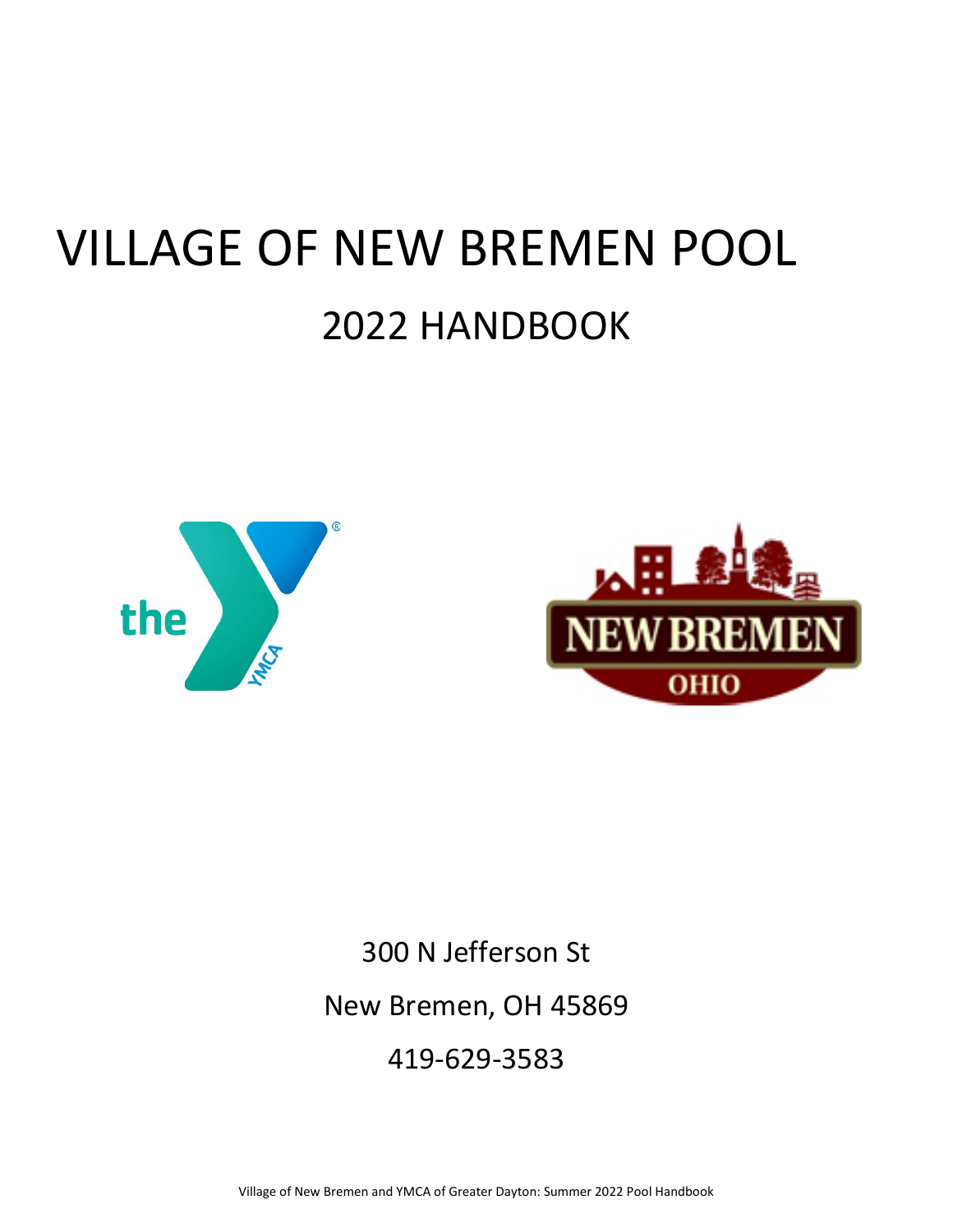Grand Lake Health/Premier Health YMCA and Village of New Bremen are eagerly awaiting the days of summer and a fun-filled season here at the pool. We're looking forward to seeing and meeting all the loyal members from previous summers and those of you who are new to the facility. You will find that our goal is to provide a safe,clean environment, where you can enjoy the days of summer. The rules and guidelines set forth in this handbook will help us to maintain a healthy environment. Your safety and satisfaction are our greatest concerns. If you have any questions or concerns, please let us know by contacting the pool at 419-629-3583.

# Hours of Operation

Sunday -12:00 pm-5:00 pm Monday - 12:30 pm-8:00 pm Tuesday - 12:30 pm-8:00 pm Wednesday -12:30 pm-8:00 pm Thursday -12:30 pm-8:00 pm Friday -12:30 pm-8:00 pm Saturday -12:00 pm-5:00 pm

# Season Pass Rates

| <b>Family:</b> | \$125.00 |
|----------------|----------|
| Individual:    | \$50.00  |

The pass will be issued when payment is received in full, and all information needed to create the membership is complete. A family includes two adults living in the same household and legal dependents defined by the IRS who are under 18 or in school. Neighbors, visitors, etc. are not included. If the family has children under the age of 12, one babysitter aged 16 or older can be added to the pass. Babysitters and children must follow age guidelines set forth in this handbook.

# **Season Pass Cards**

- No refunds, transfers, or reduced rates.
- Season pass cards must be presented for entry.
- Season pass cards are non-transferable and must only be used by the purchaser.
- Borrowed Season pass cards will be invalidated with no refund of fees.
- There will be a \$1.00 charge for replacement membership cards.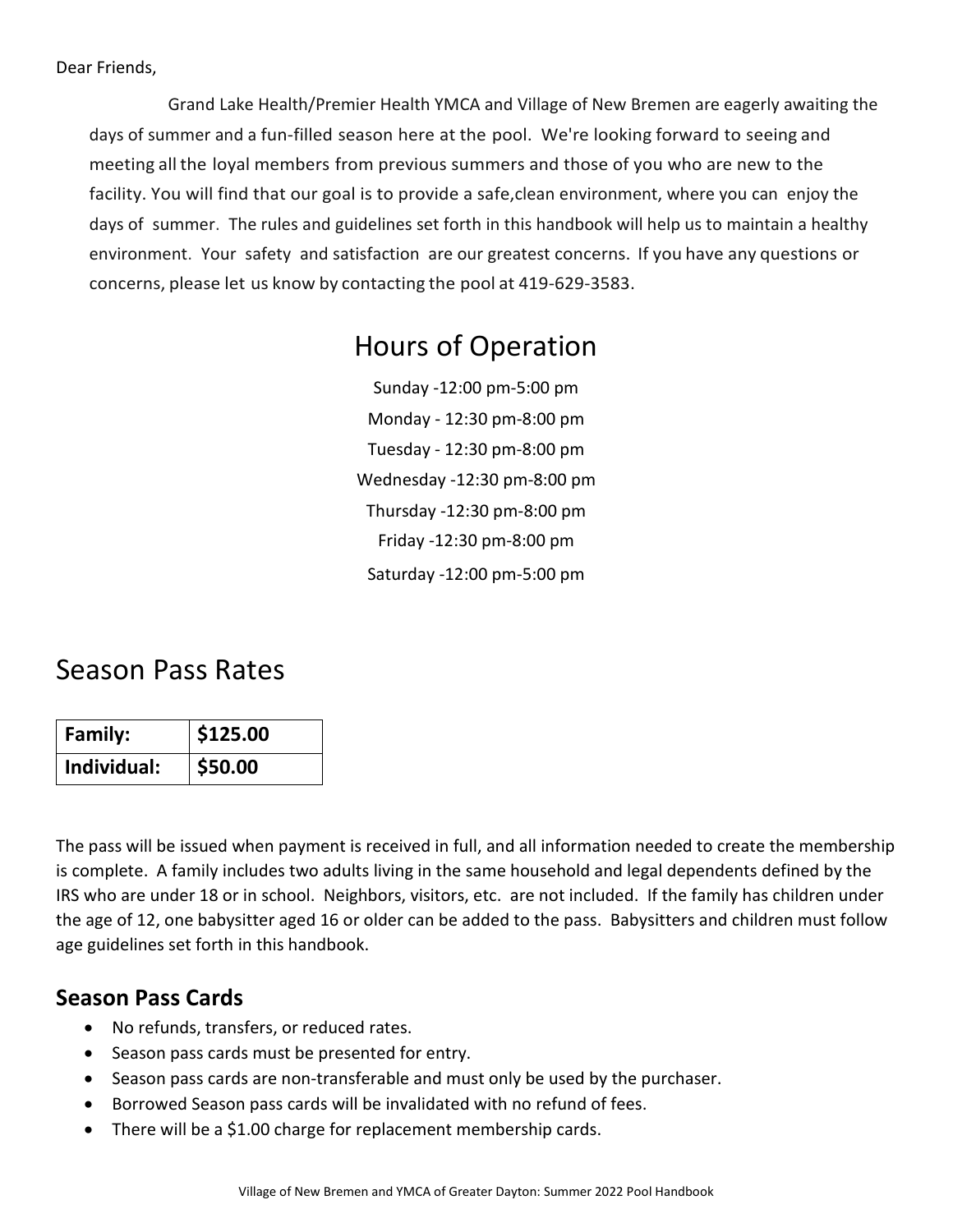# Day Pass Rates

| Adult:  | \$5.00  |
|---------|---------|
| Youth:  | \$4.00  |
| Family: | \$20.00 |

Those wishing to return for evening hours must receive a stamp or some proof of payment made for that day. Day pass fees are non-refundable.

A ratio of at least one adult to every 3 children is required.

\*\* There will be no refunds due to patron should the pool close for any reason.

# Deck Chairs –

Deck Chairs will be provided at the facility and must stay in designated areas.

# Youth Water Safety Policies and Procedures

# Swim Test Policy and Patron Identification-

All children will be swim tested. We will use the Red, Yellow, Green system for all patrons to better classify swimmer age and ability. Any parent wishing to have their child swim tested may do so during adult swim periods or by request. The swim test will consist of the following:

- jumping into water over swimmer's head and resurfacing
- a 25-yard swim followed by a 1-minute period of unassisted treading in the deep end of the pool.

Upon successful completion of the swim test, the child's name, date of birth, address, and parent name will be recorded and stored for future visits.

RED BAND - Children ages 7 and under that have not passed a swim test. MUST be always within arm's reach of an adult and are not permitted to use the Diving Board or Water Slide.

**YELLOW BAND -** May go down the Water Slide but are prohibited from using the Diving Board and must have a parent or guardian on deck. A slide test may be given at the lifeguard discretion.

**GREEN BAND** - Children who have successfully completed the swim test. May go anywhere in the pool including the Water Slide & Diving Board.

#### Swimmers who can pass a swim test:

- **Under age 10: A family member 15 years or older must remain on-site at the pool.**
- Age 10 and older: May use the pool on their own without a parent/guardian on-site. We reserve the right, regardless of participant's age, to deny access to areas of the facility we deem unsafe for that individuals swimming ability.

# Swimmers who are unable to pass a swim test: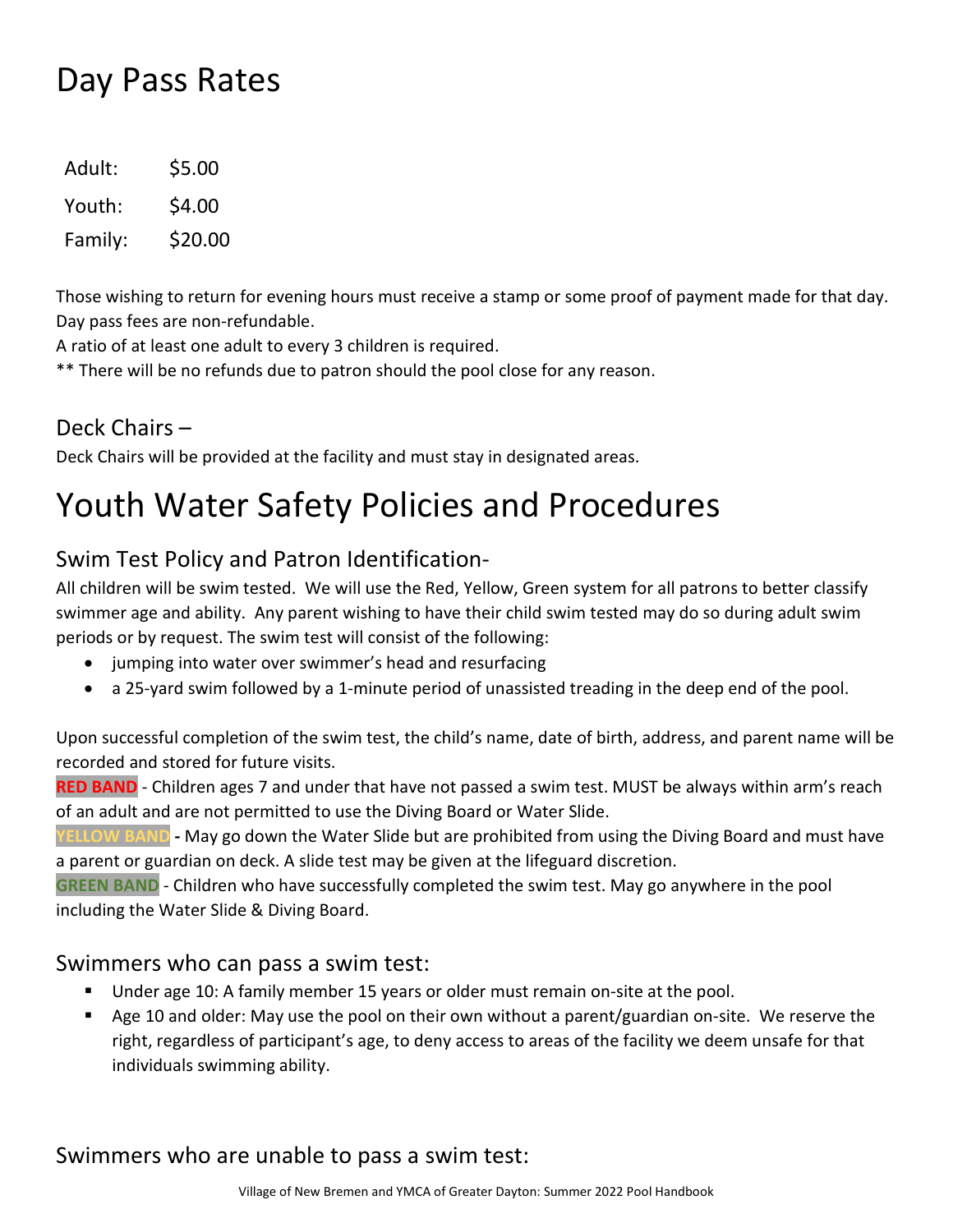- Ages 7 and under: An adult must remain within arms-reach of their child at all times.
- Ages 8-9 years: An adult must remain on-site at the pool with a reasonable line of sight to the child at all times.
- Any child who is a non-swimmer must be accompanied in the water by an adult at all times.

Groups of children ages 9 and under must have a ratio of 1 adult to every five kids.

# General Facility Policies

Rules apply during all times the pool is in operation including swim and dive practices, swim and dive meets, and pool rentals.

# **Lost or Unsupervised Children**

Any child found to be separated from his/her parents and found by pool staff will be reunited with his/her parent or guardian as quickly as possible. At that time the parent will be notified that should the child be found to be unsupervised again throughout the day they will be asked to leave for the day. This will be documented on a patron misconduct form. Should repeat violations happen from the same family they will be subject to permanent ban from the facility.

#### **Adult Swim: Monday – Thursday 5:00 pm – 6:00 pm**

Adult hour is for adults ages 18 years of age or older. This time is scheduled Monday – Thursday from 5-6 pm. Children ages 7 and under may be with an adult during adult swims but must be within an arms-length of the adult who must be in the water at all times. The child must be under direct supervision of the adult.

#### **Leisure Swim: Monday - Friday 1:00 pm – 8:00 pm & Saturday - Sunday 12:00 pm – 5:00 pm**

Open recreational swim time is for all ages. Children 7 years and under require an adult to supervise them in the pool area at all times. Children 7 and under require an adult to be in the water and within arms-reach at all times.

#### **Family Swim: Monday - Friday 12:30 pm – 1:00 pm**

Family swim is a time set aside daily for families to occupy the pool. There is no age requirement for children as long as they are accompanied by at least one parent. Friends of the family are not permitted; this is a time for families to enjoy the New Bremen Community Pool. Family swim is Monday-Friday from 12:30 pm-1 pm.

# **Safety Breaks-**

Safety breaks in all pools are called 10 minutes before each hour. Adults may swim and children 7 years and under may swim with a parent or adult guardian within arms-reach. Youth ages 17 and under must exit the water.

**Attire-**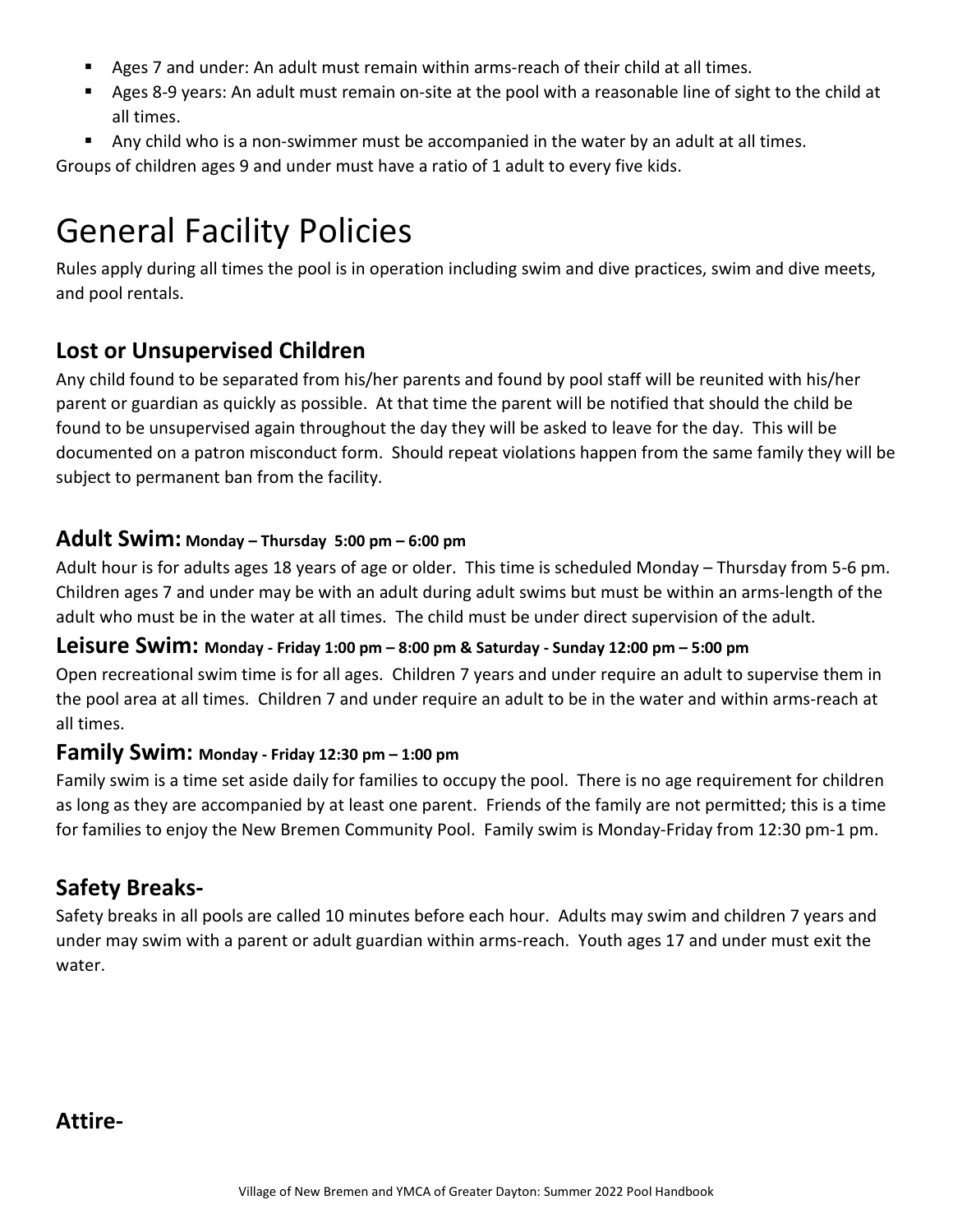Proper swim attire is required (NO cut-off shorts, thongs, jeans, jean shorts, sweats or sweatshirts). Infants and toddlers are required to wear swim attire over swim diapers. Swim diapers must be worn per the Center for Disease Control (CDC) recommendations. No changing diapers on the pool deck (changing tables are located in the bathrooms).

# **General Guidelines-**

- $\triangleright$  All persons must take a cleansing shower before using the pool and after using the toilet.
- $\triangleright$  Anyone afflicted with diarrhea in the past two weeks is prohibited from using the pool.
- $\triangleright$  No person will be permitted to use the pools unless the pool is open, and lifeguards are on duty.
- $\triangleright$  Tobacco, alcohol, non-prescription drugs, fireworks, cigarette lighters, gambling, and weapons of any type are not permitted on pool grounds.
- $\triangleright$  Respectful language and behavior must be used at all times.
- $\triangleright$  Diving in shallow water less than 12 feet deep is prohibited.
- $\triangleright$  No glass containers allowed on the premises.
- $\triangleright$  Small balls and inflatable beach balls are the only balls permitted.
- $\triangleright$  Ball throwing is at the lifeguard's discretion.
- $\triangleright$  Squirt guns are prohibited.
- $\triangleright$  Floatation devices are prohibited.
- $\triangleright$  No running.
- $\triangleright$  No cellular phones are permitted in the bathrooms of the pool house.
- $\triangleright$  Animals are not permitted in the facility area.
- $\triangleright$  One lounge chair per person. Pool furniture is not permitted in the lawn areas. Patrons may bring their own chairs for use in the lawn.
- You and your guests are responsible for your personal property. The YMCA of Greater Dayton and the Village of New Bremen are not responsible for the protection of personal property.
- $\triangleright$  Any person using the pool facility will do so at their own risk. The YMCA of Greater Dayton and the Village of New Bremen or any of its employees assume no responsibility for any injuries from use thereof.
- $\triangleright$  Any other guidelines deemed necessary for the safety and comfort of the swimmer will be enforced.

# **Water Slides -**

- $\triangleright$  Riders must be 48 inches tall to ride and have the **YELLOW BAND** to be allowed down the slide.
- $\triangleright$  No eyewear or goggles are permitted.
- $\triangleright$  Patrons should wait on the platform.
- $\triangleright$  Only one rider may enter a flume at a time.
- $\triangleright$  Do not run, dive, stand, kneel, rotate, or stop in the slide.
- $\triangleright$  At the end of the slide, obey all instructions by lifeguard and exit quickly.
- $\triangleright$  Riders must wait for staff to signal before entering chute.
- $\triangleright$  Riders must exit at the stairs nearest to the lifeguard stand.
- $\triangleright$  Other patrons are not permitted to catch the rider at the exit of the slide.
- $\triangleright$  No floatation devices of any kind may be worn while riding the slide.
- $\triangleright$  Riders must go down the slide one at a time.
- $\triangleright$  According to Health Department regulations a lifeguard must be at the bottom of the slide.

# **Diving Boards-**

- $\triangleright$  Caution shall be exercised in the use of diving boards.
- $\triangleright$  Divers must wait at the bottom of the steps until the board is clear.
- $\triangleright$  All dives must be made straight off the edge of the board with a single bounce.
- **►** Patrons must be wearing the approved GREEN BAND to be allowed to use the diving boards.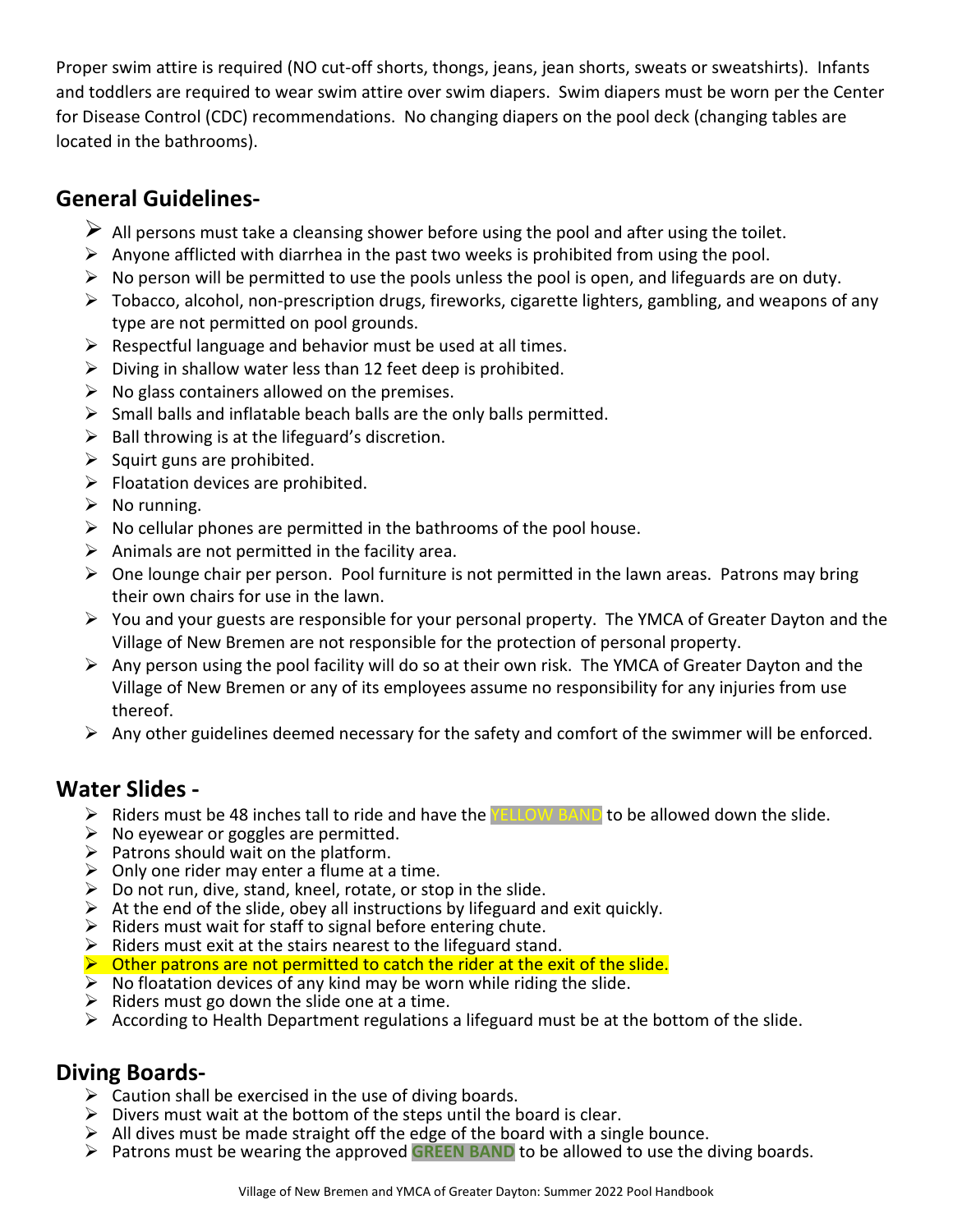- $\triangleright$  Only one diver is permitted on the dive board at any one time.
- $\triangleright$  No competitive diving without coaching supervision. This includes any type of back dive or back entry dive. No competitive dives during open swim, adult or family hour.

# **Pool Closing Policy-**

Management reserves the right to close the pool with no refunds due to the patron for the following reasons:

- 
- 
- Air temperature below 72° at the time of opening.<br>
Intemperature below 72° at the time of opening.<br>
Interation attendance- fewer than 10 patrons during a one-hour period.
- $\triangleright$  Water contamination (i.e. fecal accidents, etc.)
- $\triangleright$  Maintenance issues.
- $\triangleright$  Any public health-related reason.

\*\*Closings will be posted on the Facebook page of the Village of New Bremen and The Grand Lake

Health/Premier Health South YMCA.

### **Reopening Policy**

Pool manager will make the call to close the pool by 11:00 am. If the pool is closed due to inclement weather

early in the day, management will reevaluate the pool at 4:00 pm and open the pool at 5:00 pm if the weather conditions allow.

# **Lightning Policy**

The pool staff is continuously monitoring weather patterns though an electronic lightning detection system. This system can detect storms up to 40 miles away.

Please understand the safety of our patrons is the highest concern. Therefore, if thunder and/or lightening are detected within 30 miles, the pool will be evacuated until 30 minutes after the last thunder is heard. If thunder or lightening occurs again within the 30-minute period, another 30-minute period will go into effect.

#### **Party Rentals –**

The pool may be rented after-hours for parties and other gatherings. All Pool Rules apply. Rental times are as follow: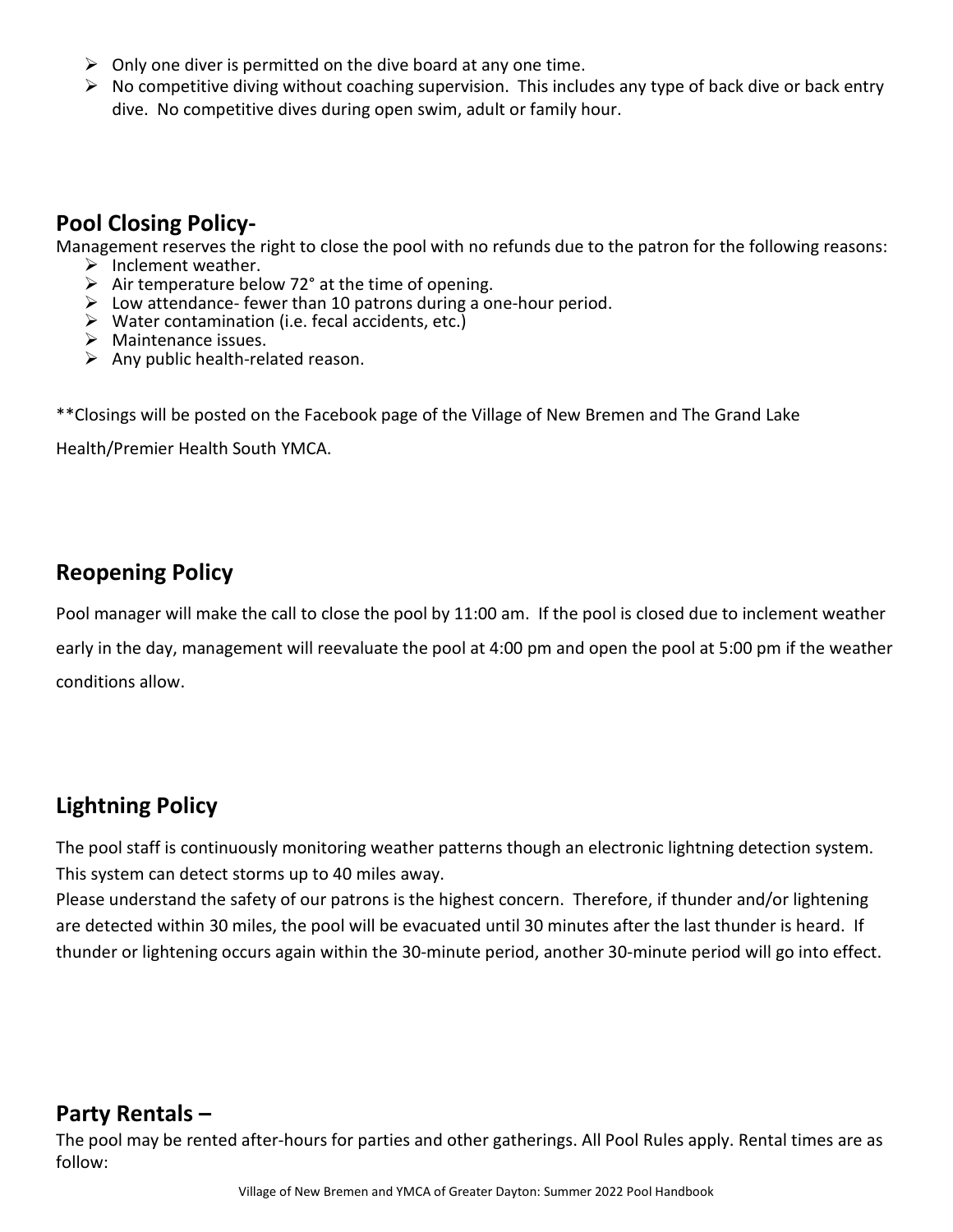Friday 7pm-9pm Saturday 5pm-9pm

Rental Rates:

50 people or less:  $$200.00/2$  hour period 51+ people \$250.00/2 hour period

Additional Costs:

Use of slide  $\sim$  \$50 Half or more people are under age 10 \$75

For more information, please call the New Bremen Pool.

#### **Barracudas Swim Team –**

The Barracudas are a summer recreational team that swims and dives at the New Bremen Pool. They compete in the Tri-County League. Participants in the New Bremen Barracudas Swim and Dive Team are required to be Season Pass Holders. Practice times are Monday- Friday 8:00am-10:00am.

#### **Lost and Found -**

Items of value are kept in the manager's office. All other items will be disposed of at the end of the day. Contact the staff for any missing items.

#### **Concessions and Food –**

Concessions will be open with limited times daily. We reserve the right to close concessions due to staffing or low attendance.

You are welcome to bring in snacks. We kindly ask that you keep your area clean.

Glass containers of any kind are prohibited. **NO OUTSIDE MEALS**.

The staff reserves the right to search any coolers or bags being brought into the facility.

#### **Outdoor Swim Lessons –**

The New Bremen Pool will be offering both private and group swim lessons for 2021. Please contact the pool directly to sign up for private and group lessons.

Group lessons will be held Monday- Thursday (with make-up days on Fridays) 10-11am on the following dates: